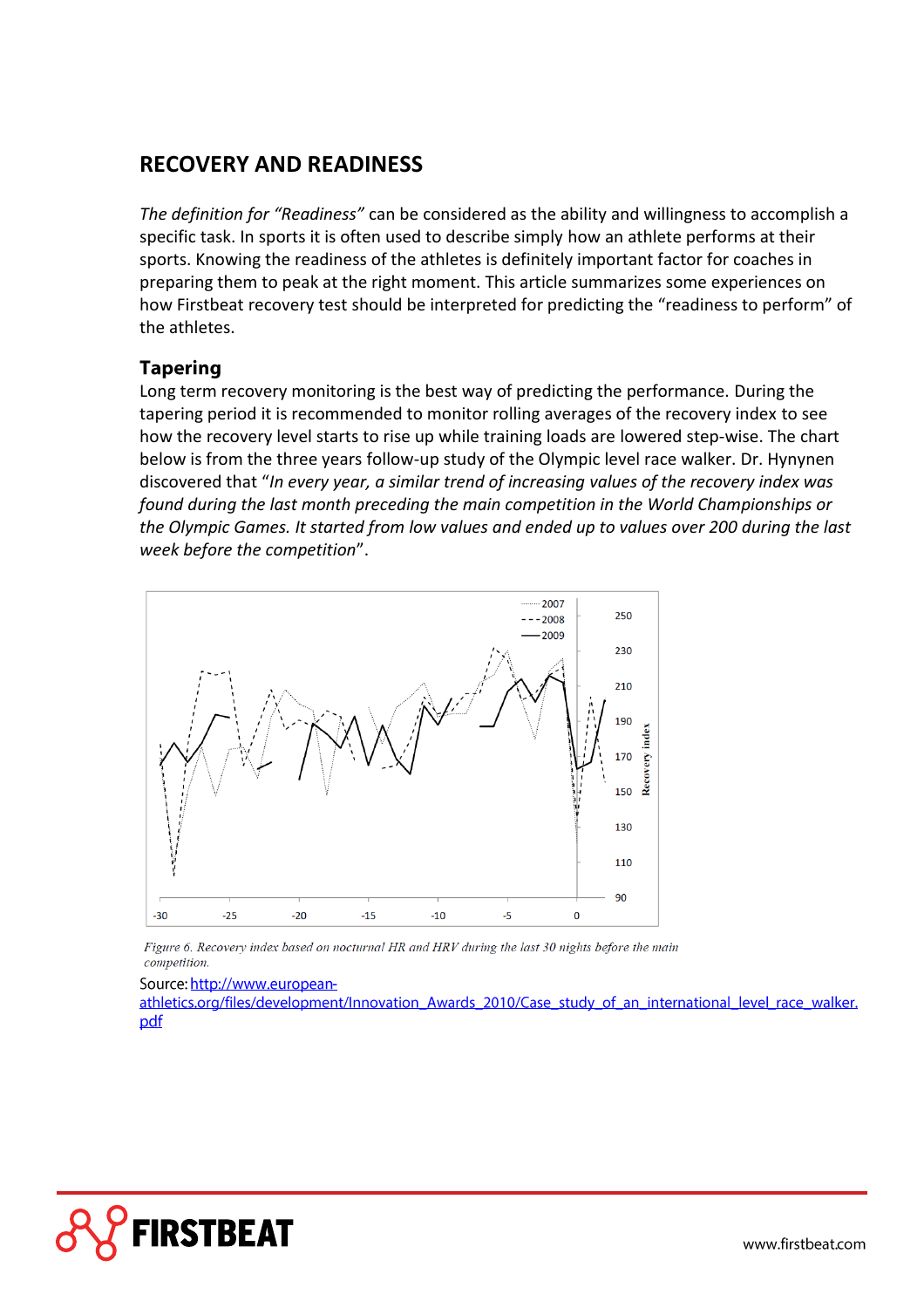#### **Recovery prior to race day**

When looking at the overnight recovery scores prior to race day, there seems to be huge individual and sport-specific differences. As the HRV describes the autonomic nervous system activity, it is clear that mental preparation and excitement level are affecting on the recovery results. When interpreting the daily scores before the race, the recovery follow-up needs to be considered and also it should be noted that each athlete has their own individual zone for optimal performance.

Our recommendation is to overlay retrospectively the race performance and recovery level. The key thing is to find what the optimal level is for each athlete and to identify races with over-preparedness. In team sports this should be acknowledged when applying recovery assessment for selecting the team roster for the game. It might be better to take into account recovery readings recorded 3-4 days prior to match.

#### **Recovery and readiness to train**

During the training period recovery monitoring can be used to fine tune the training plan. Many studies suggest that when the HRV level is high, the body is responding well to hard training. A good example can be seen below from the study by Vesterinen & all (2010). The recovery index showed a clear trend against running speed/ heart rate relationship during the training period.



Chart: Example of the relationship between overnight recovery and running speed vs. heart rate during steady pace running sessions. Overloading period can be seen in decreased recovery and decreased running speed/heart rate relationship. Ref: page 25, http://www.kihu.fi/tuotostiedostot/julkinen/2011 ves tavoitteen sel44 27073.pdf

While the endurance training seems to correlate well with the recovery index levels, some Track&Field athletes have reported phlegmatic feelings before speed/explosive type training when the recovery index has been high. By doing strength training workout ("wake-up calls") a day before the explosive type training session, sympathetic activity has increased (lowered HRV and recovery) and the body has been adapting better to speed/explosive type training.